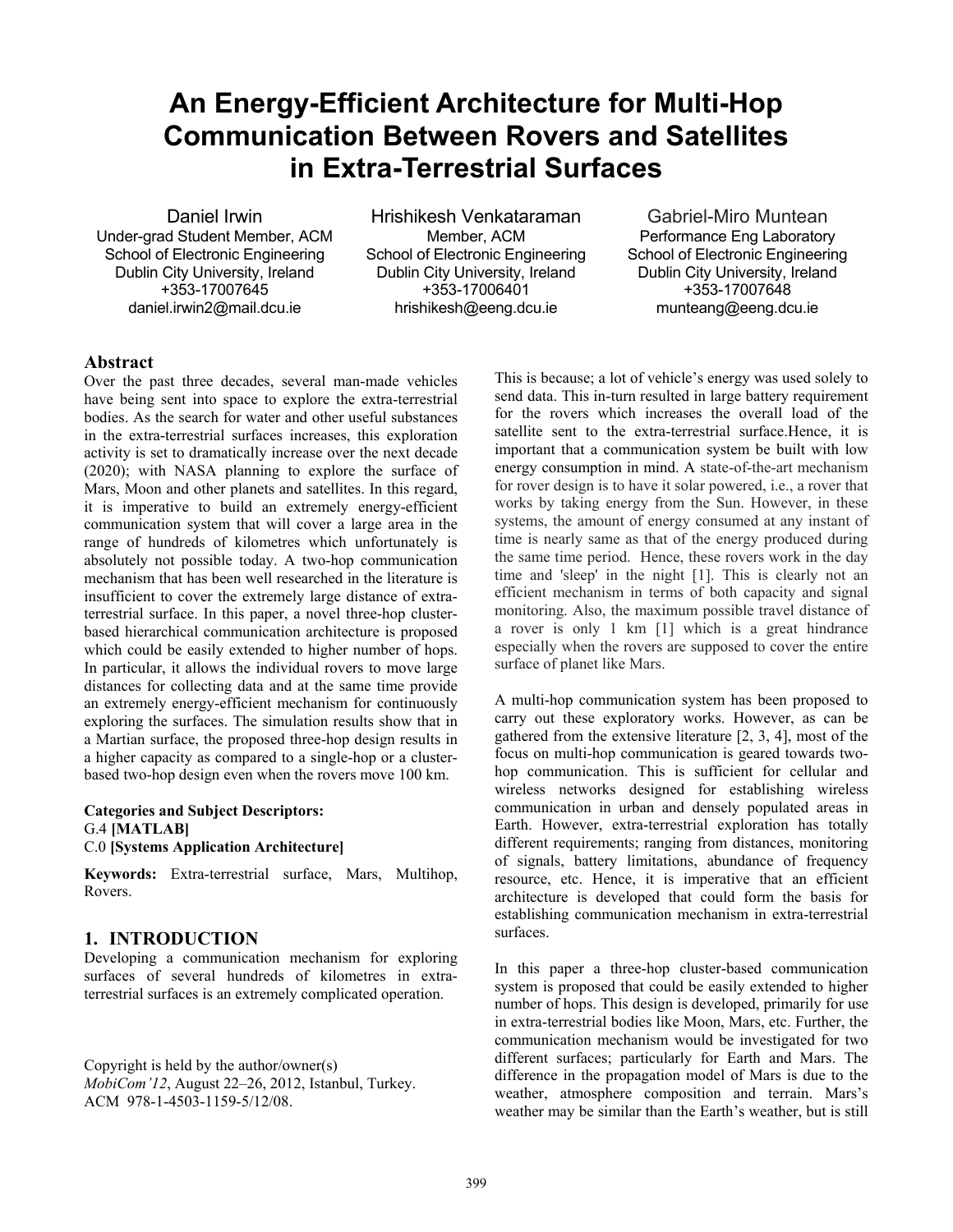very complex [5]. Similarly, Moon has different set of variables to Mars and the Earth. For instance, Moon has no atmosphere. However the terrain, the cosmic radiation and the heat from the sun will all have an effect on how the communication system will work. It would be interesting to observe how the novel proposed architecture could be used for long-range communication and its efficiency across different surfaces and different extra-terrestrial bodies.

This paper is organized as follows. Section 2 describes the proposed mechanism for exploring Mars' surface using rovers and an efficient cluster-based architecture for realizing the same. Section 3 explains the simulation model, particularly the scheduling and communication mechanism; and importantly the propagation model in the surface of Mars and describes some initial results while Section 4 provides a brief conclusion of the work.



**Fig. 1 Rovers used to explore extra-terrestrial surface (Mars)**

### **2. COMMUNICATION SYSTEM**

#### **2.1 Architecture**

At present, the Mars Odyssey is the current means of communication between the surface vehicles and Earth. It takes approximately 16 minutes to go from horizon to horizon and the surface vehicles send data to the satellite for 10 minutes [6]. Keeping this in mind, a cluster-based hierarchical multi-hop communication system is designed in this work; with the initial focus on three-hop model. This could be then further expanded to a four/higher hop system. The communication system consists of a central super node which would be the main source of communication between the rovers and the satellite. The satellite would be in geosynchronous orbit located directly above the super node. This way, the flow of data between the super node and geosynchronous orbit would remain constant.

In the proposed architecture, as shown in Fig. 1, the central super node is surrounded by several vehicles/ rovers. These vehicles are divided into groups/clusters. Hence, each cluster will contain several vehicles and one vehicle which will act as a cluster head as a means of communication between the cluster and the super node. The cluster head of each cluster will be placed at a minimum distance of 10 km (around 50 km) from the super node. All the vehicles/rovers in the cluster would communicate its information to the cluster-head which in turn would communicate the information of all the vehicles/rovers to the central super-node. As shown in Fig. 2, the proposed three-hop communication system has two sets of clusters – *inner-cluster* and *outer-cluster*. These inner clusters (marked by orange colour in Fig. 2) are surrounded by outer clusters. Each cluster in the inner set of clusters has the same structure; with all the vehicles in the cluster sending their information to a vehicle acting as a cluster head. However the vehicle that receives the information in the outer clusters does not communicate with the super node. These vehicles send their information to the cluster heads in the inner clusters. Through the inner cluster-heads, they communicate with the orbiting satellite.

Importantly, the communication mechanism would comprise of time division multiplexing (TDM) wherein, each vehicle in the cluster is provided a fraction of time period to communicate with the cluster-head. Further, since the cluster-head node communicates the information of all vehicles within the cluster to the super-node, the supernode to cluster-head communication is provided with *M* time slots, where *M* is the number of vehicles within the cluster. A detailed explanation of TDM for multi-hop communication is provided in [4].



**Fig. 2 Proposed architecture of three-hop communication system** 

#### **2.2 Advantages of Cluster-based Model**

The cluster-based architecture for three-hop model is considerably complex than a two-hop communication scenario. However, such three-hop architecture has two major benefits for exploration in extra-terrestrial surfaces.

**Energy Recharge:** The continuous exploration activity by the rovers would in general result in the battery of these rovers dying quite frequently. However, in case of the